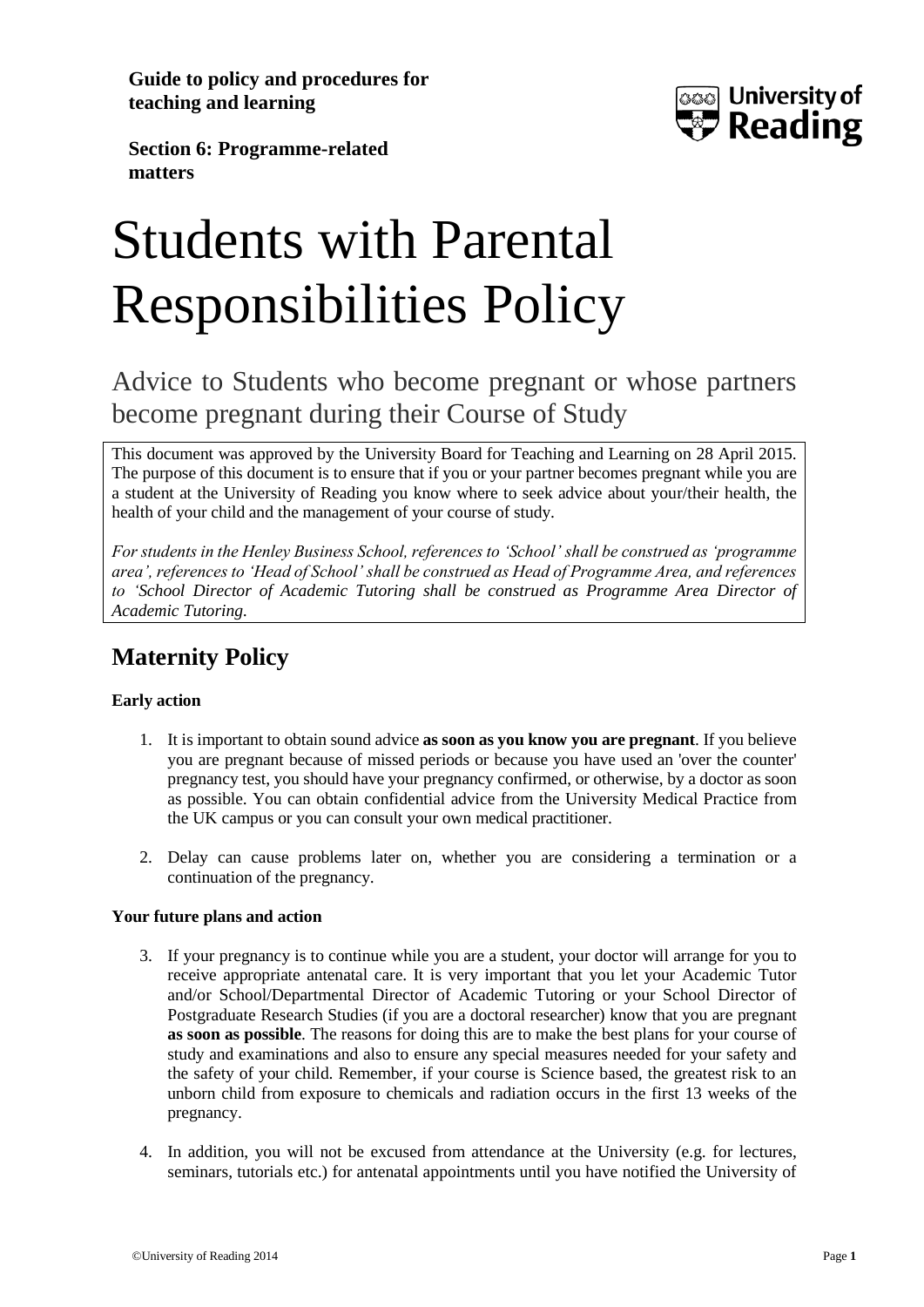your pregnancy.

5. If you make the decision to terminate your pregnancy there is no need for any staff or students at the University to know about this but if you are away from classes you may wish to let your Academic Tutor or the School/Departmental Director of Academic Tutoring or your Director of Postgraduate Research Studies (if you are a doctoral researcher) know that you will be away for 'medical reasons'. A note from a doctor should be provided to justify your absence but this does not have to specify the exact reason. You may also want to seek support to help you cope with this, from University services or other specialist services.

#### **Risk Assessments**

- 6. Once you have informed your School of your pregnancy a Risk Assessment will be completed with you to identify any relevant risks associated with your study programme and to manage these risks for your protection. The main risks are associated with physical activity or exposure to some chemicals, radiation and biological agents. The School may consult the University Safety Officer or occupational health when completing the Risk Assessment.
- 7. Health and Safety advice can also be found at **[www.hse.gov.uk/mothers](http://www.hse.gov.uk/mothers)** and the University Risk Assessment policy and form can be found at **http://www.reading.ac.uk/internal/health-and-safety/resources/hs-resourcessampleriskassessments.aspx**

#### **Planning Ahead**

- 8. You will also need to plan with your School the impact of your pregnancy on your course of study. You are entitled to interrupt your course of study because of pregnancy and it is important to make a plan to take account both of the academic requirements of your study programme and your needs as a pregnant mother. You will need to plan according to your individual circumstances and the timing of the academic year. For example for a baby due in December the best option may be to suspend for a full calendar year after the baby is born (December to December) if that is compatible with your course of study or perhaps for the whole academic year (September to September).
- 9. Students studying on an international student visa need to be aware that taking a period of suspension from their studies for any reason, including maternity may affect their visa and permission to remain in the country of study. For example, suspensions of up to 60 days, the UK University campus will maintain Tier 4 visa sponsorship and the visa will not be affected. For suspensions of more than 60 days, the University will withdraw visa sponsorship. The visa will then be curtailed (stopped) by the Home Office and the student will be required to leave the UK, this may also affect the student's access to NHS treatment. Once a student is preparing to return to the University, they will require further visa sponsorship to be issued by the University and to obtain a new Tier 4 visa. Advice on this can be obtained from either the International Student Advisor (for Undergraduate or Taught Postgraduate students) or the Doctoral Research Office (for Doctoral Researchers).
- 10. If you do not wish to suspend your course of study, your School will try to make adjustments to your programme in the light of the risk assessment (including any recommendations regarding any precautions to be taken in these circumstances). Such adjustments might involve modifications to the syllabus or teaching programme or location of teaching etc. However, there will be some situations where it will not be possible for the University to provide reasonable, practicable alternatives to a student's designated programme of study and in such cases a student will be required to suspend her studies (or move to part-time registration if that is feasible). Mandatory suspension might arise where a module or modules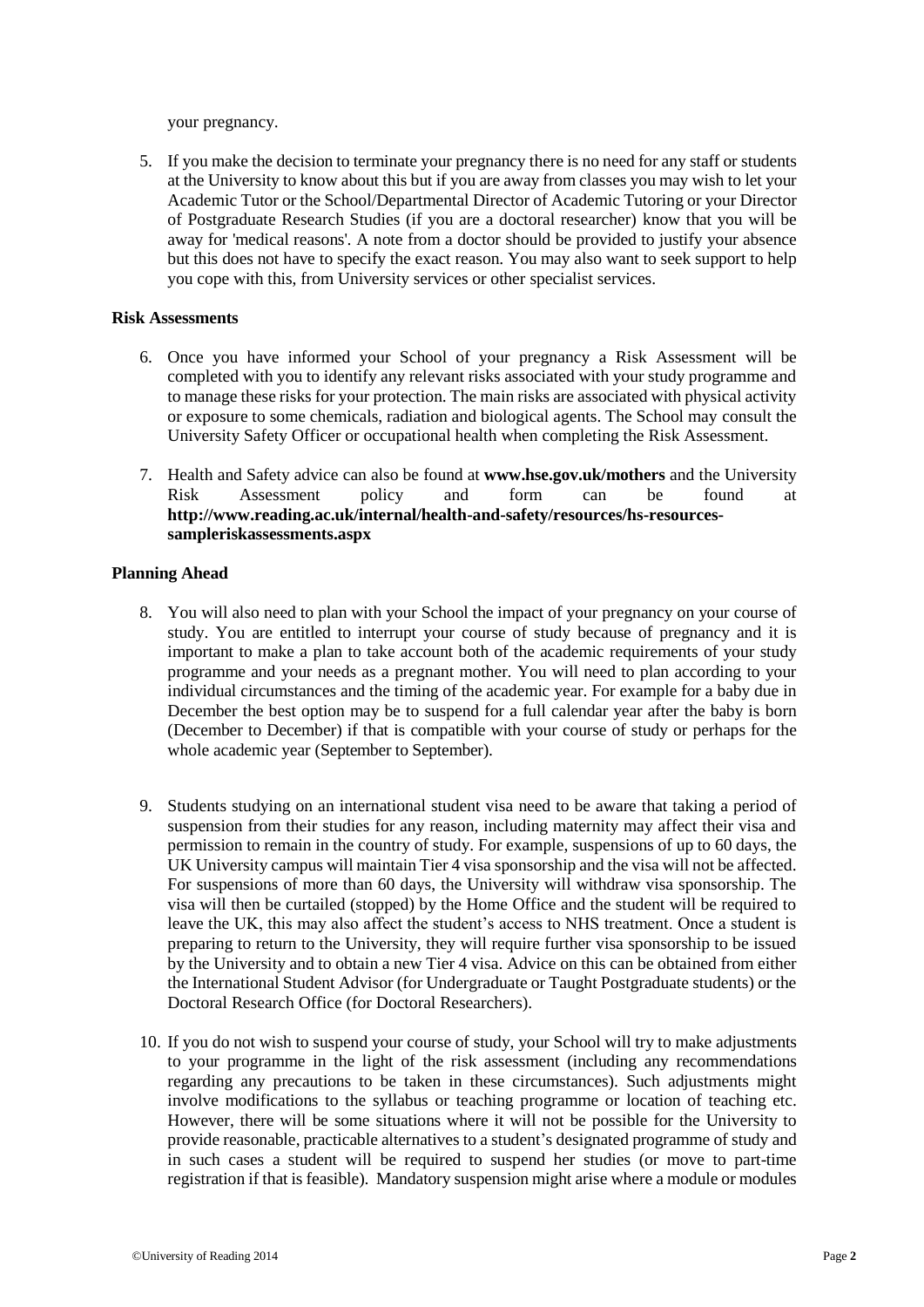were a required part of a programme and were considered to constitute a high level risk to your health and safety or the health and safety of your child e.g. modules that involve the use of chemicals contra-indicated for pregnant women, where the learning outcomes of the module could not be achieved without exposure to that risk.

- 11. It is important that you meet regularly with your Academic Tutor or designated member of staff to assess the effectiveness of any special arrangements which have been put in place.
- 12. If you do not suspend, you should arrange with your School any absences needed for attendance at ante-natal clinics. Where any absences are substantial you may be better advised to suspend your programme of study (or go part-time where that is feasible).
- 13. If your baby is due near to or during an examination period you should seek advice from your GP, as the University may need confirmation that you are able to sit the exams. If you are unwell during your pregnancy you should let your School know and provide notes from your doctor as evidence of this. The University's Extenuating Circumstances Policy in relation to performance in assessment and exams is on the web at <http://www.reading.ac.uk/internal/exams/student/exa-circumstances.aspx>

#### **Field work and placements**

- 14. If you plan to take part in field work or a placement whilst pregnant, this must be specifically addressed in the Risk Assessment completed by the School as there may be special risks associated with the field work or placement. You may not be permitted to take part in field work or a placement where this constitutes a risk to you or your child.
- 15. Some professional bodies prohibit pregnant women undertaking placements and field work and where the placement is a mandatory part of your programme you will have to suspend your programme. You may also have to suspend if the field work or placement is a compulsory part of your degree and the programme cannot be modified to accommodate your inability to participate in this part of the programme.
- 16. Students who become pregnant whilst on a year abroad should contact their Academic Tutor/supervisor to make appropriate plans to ensure that their health is safeguarded and their academic progress is properly managed.

#### **Financial Implications**

- 17. Additional student grants and DWP benefits may be available to UK/EU students towards the end of the pregnancy. These can help with the costs of childcare and other child related costs. Further information is available at the RUSU Advice Service, or equivalent services provided at Branch campuses.
- 18. If you are in receipt of a studentship administered by the University, you will need to take note of the specific Terms and Conditions applicable to that studentship. These will set out any entitlements in regard to a period of maternity pay from your sponsor. To check this, please contact either the Student Services Helpdesk (for Undergraduate and Taught Postgraduate students) or the Doctoral Research Office (for Doctoral Researchers).

#### **Returning to study**

19. If you do suspend your programme of study you must let your School know when you wish to return (subject to the University's general rules on the length of any suspension) and plan with your Academic Tutor or Supervisor the optimum timetable for your re-integration into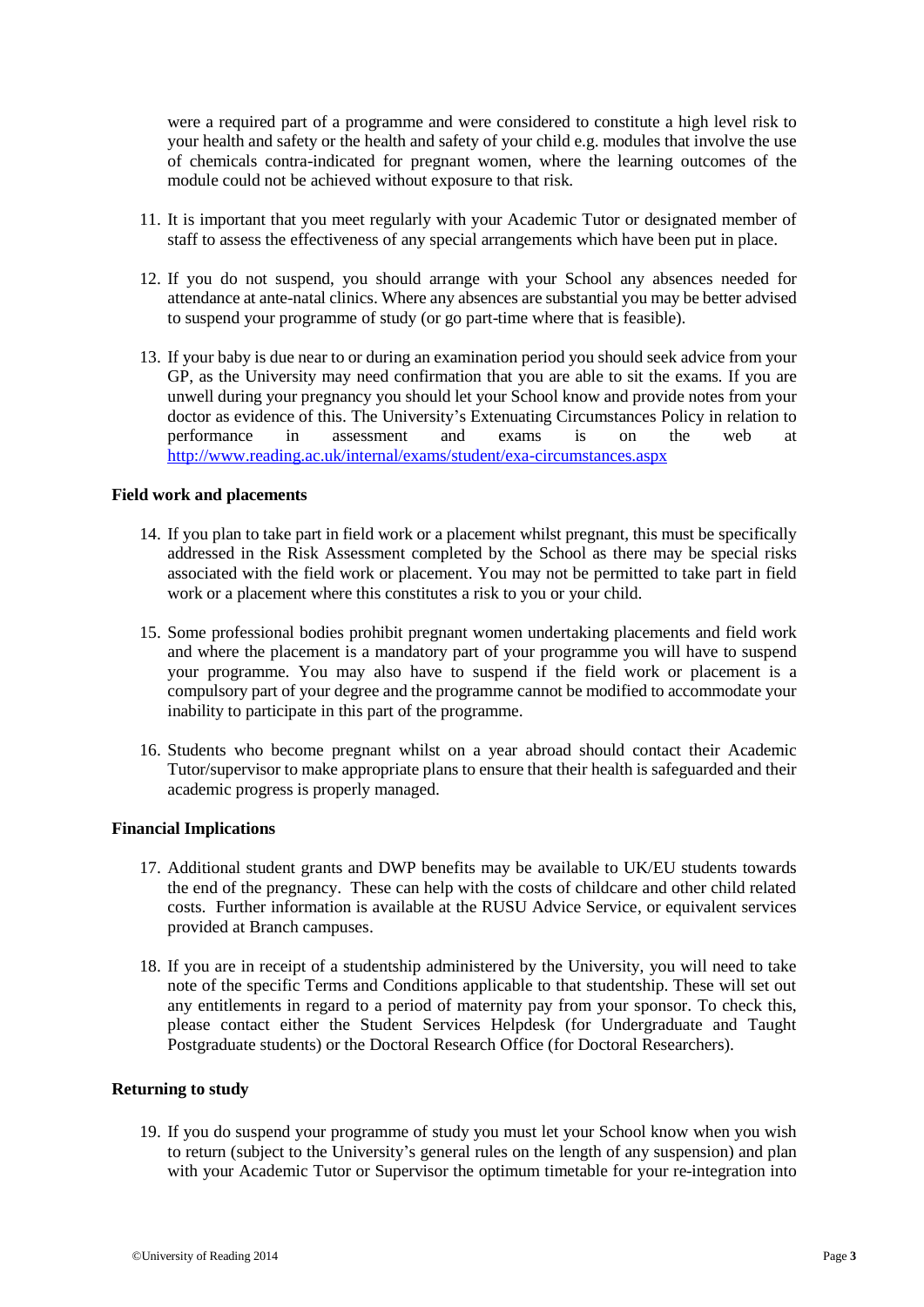your programme of study, including the examination schedule. You are required to take a minimum of two weeks leave following the birth of your child from all University study. Please be aware this is a legal requirement and must be adhered to in all cases. Note that your School may impose a condition which must be met before you are permitted to return to study. In addition, it is recommended that returning students meet with their Academic Tutor/School Director of Academic Tutoring/supervisor prior to commencement of their studies following parental leave.

- 20. The Students Union, or equivalent at Branch Campuses, can provide help and guidance on returning to study and whether your baby can attend the RUSU nursery, or equivalent services provided at Branch campuses.
- 21. You may also find it useful to consult the University Study Advisors before you return to study.
- 22. You must never take your baby into a laboratory or other potentially hazardous environment, and your baby must not be taken on field trips unless you have explicit written permission from the member of academic staff leading the trip and a risk assessment has been undertaken.
- 23. If you are a breast-feeding mother, you may bring your baby into classes, except for those indicated in paragraph 22 above, provided that the baby is held or in a sling or baby carrier at all times, is quiet and does not disturb the class; if these conditions are not met, you must remove the baby from the class immediately. You are responsible for the safety of your baby at all times.
- 24. **Please note that accommodation at the University of Reading is mostly comprised of single occupancy study bedrooms. There is limited accommodation available for families and couples.**

### **Paternity/Partner Policy**

#### **Your future plans and action**

- 25. If your partner becomes pregnant, it is very important that you let your AcademicTutor and/or School/Departmental Director of Academic Tutoring or Supervisor know **as soon as possible**. The reasons for doing this are to make the best plans for your course of study and examinations.
- 26. If you and your partner make the decision to terminate the pregnancy there is no need for any staff or students at the university to know about this but if you are away from classes you may wish to that you let your Academic Tutor and/or School/Departmental Director of Academic Tutoring or your Supervisor know that you will be away for 'medical reasons'. A note from a doctor should be provided to justify your absence but this does not have to specify the exact reason, only that you are caring for someone who has undergone medical treatment. You may also want to seek support to help you cope with this, from University services or other specialist services.

#### **Planning Ahead**

27. You will need to plan with your School the impact of the pregnancy on your course of study. You are entitled to interrupt your course of study because of impending parenthood and it is important to make a plan to take account both of the academic requirements of your study programme and your needs as an expectant parent. You will need to plan according to your